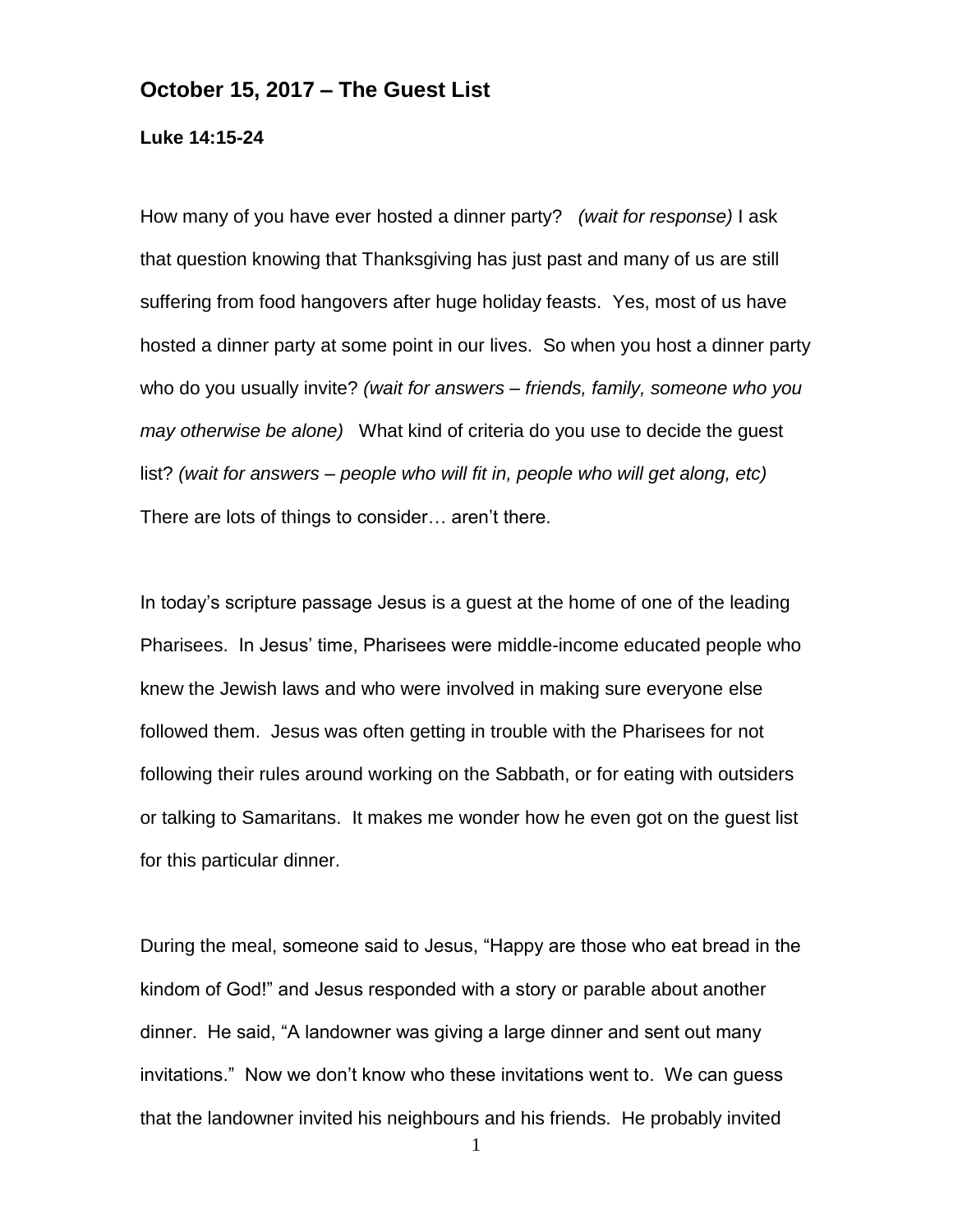people of a similar class, those who also had property and a certain amount of wealth. What we do know is that when the meal was ready, everyone he invited had an excuse for not coming. They were the type of excuses that you would expect from people of means: one had some land that he just purchased and he wanted to check it out, another had bought a yoke of oxen and he needed to see how they would work together and yet another had just gotten married and was no doubt still on his honeymoon.

When he heard that no one was coming to his dinner the landowner got quite angry and he told his employee, "Go into town, into the streets and the alleys, and bring in those who are poor or crippled, and those who are blind or lame. " When this was complete and there was still room at the table he said, "Go out and scour the side roads and the back roads and make them come in. I want my house to be full! But I tell you, not one of those that I had initially invited will taste a bite of my dinner!

You can read books full of commentaries that attempt to interpret what Jesus was saying with this parable. Most scholars believe that it was a warning to the wealthy and powerful people who were sitting with him at the Pharisee's home. It was a warning that they were going to miss out on their opportunity to be part of God's reign on earth, God's kindom. Jesus was telling them that they were so busy with their lives, with following their laws, with building their personal wealth and their reputations that they were going miss out on God's reign of peace and justice for all. They were going to miss out on God's banquet of love.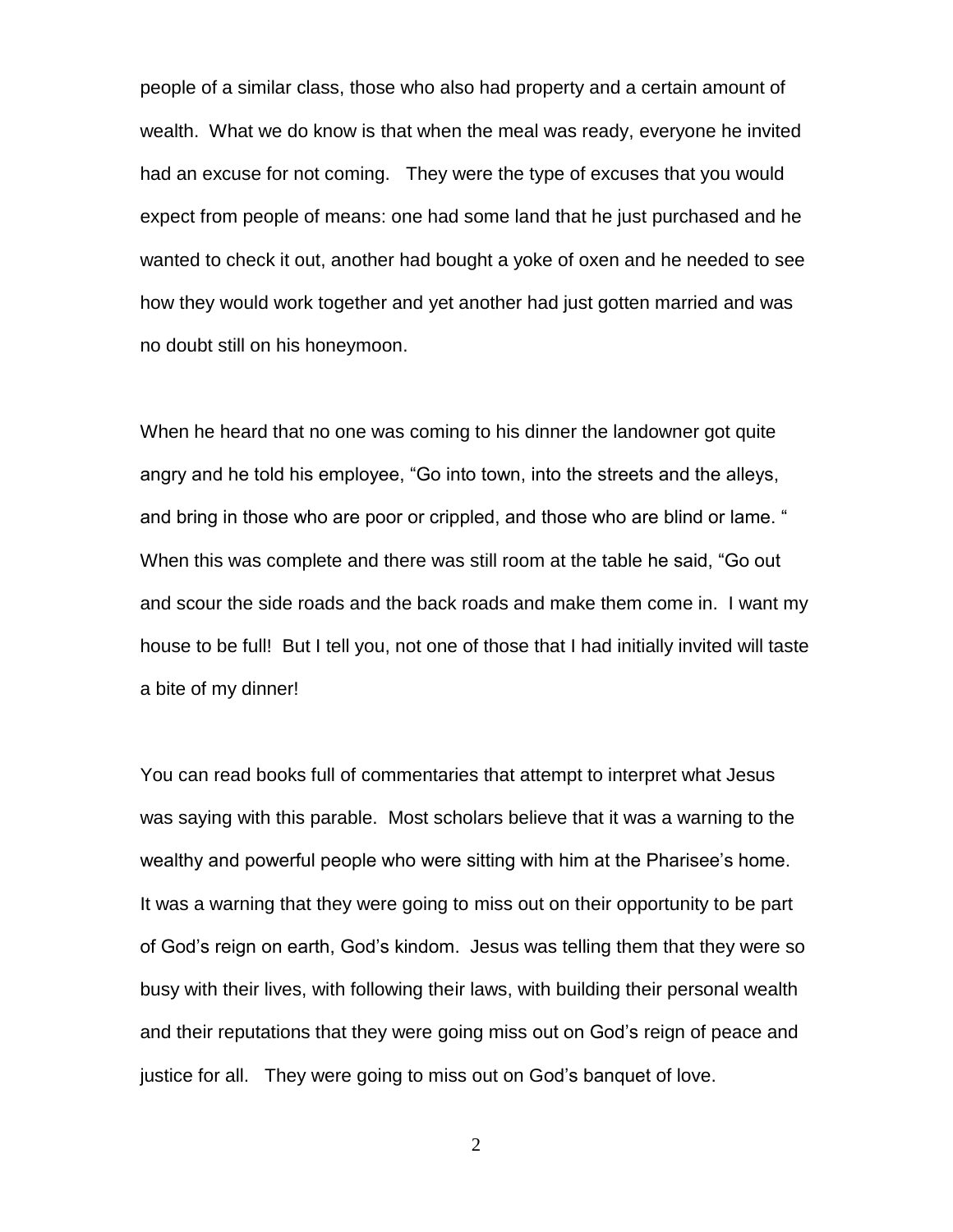For those of us who can identify with the Pharisees and the other wealthy folk at the dinner, this is an important message. We are often so distracted with our lives that we miss out on the bounty that God has provided, we miss out on the opportunity to be part of God's kindom of peace and justice, we miss out on God's banquet of love.

But that's a sermon for another day. Today I want to focus instead on the other people in the story: the ones who didn't make the landowner's original guest list, the ones who were invited at the last minute, the ones who, in the end, got to partake of the landowner's feast. Who were these people? Who are these people? They are those with less income, the differently abled, the homeless, the foreigner, the drag queen, the lesbian couple – people on the margins of society.

As most of you know, our church is currently going through an Affirming Ministry Process. This is a process in which we explore how we can more fully commit to our already existing values of hospitality, inclusiveness, acceptance, respect and justice for all. One of things that we are discovering through this process is that being an Affirming Ministry goes beyond merely welcoming or even inviting all people. You see words like welcoming or inviting or including suggest that those on the inside of the church have the power to choose to accept those on the outside. But that is not really the case. You see, a church is not a landowner's dinner table, it's not a closed community, it's not a private club and we are not the gatekeepers. In the church, by God's grace, everyone – including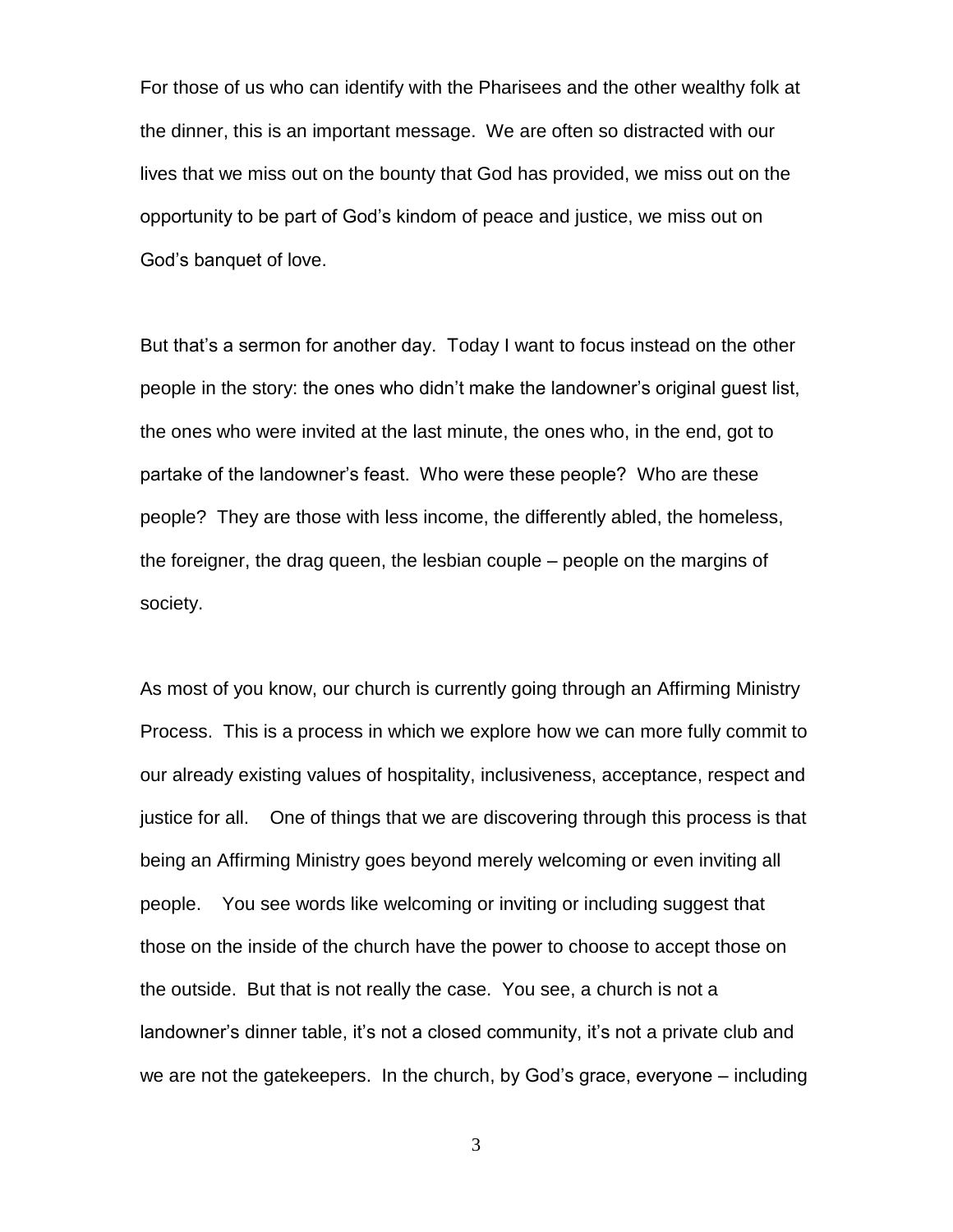those on the margins – is already invited to the banquet. God's guest list has no exclusions.

I know that may be a difficult concept for most of us to grasp. We are all used to thinking of this building and this faith community as "ours." Usually being members of a community means that we have rights and privileges beyond those who are not members. But in the church, the only right that membership gives us is the right to vote on certain matters, like calling a new minister or starting a large capital project. In all other things, we have no more say or power, or privilege than the person standing on the street corner. Those of us who are already here are the caretakers of this house. We have the joy of a sense of belonging and we have the privilege of creating a space that will be a place of nurture for all.

The Affirming Ministry Committee started last spring by gathering feedback from you, the congregation, and out of that feedback the committee determined that we would begin our process with a focus on differing physical abilities and issues of accessibility in our church. In September we held a Circle Conversation to give you a chance to talk about these issues and just this week our Accessibility Working Group met to discuss ways that we can improve the physical structure of our building in order to make it more welcoming for those with differing physical abilities.